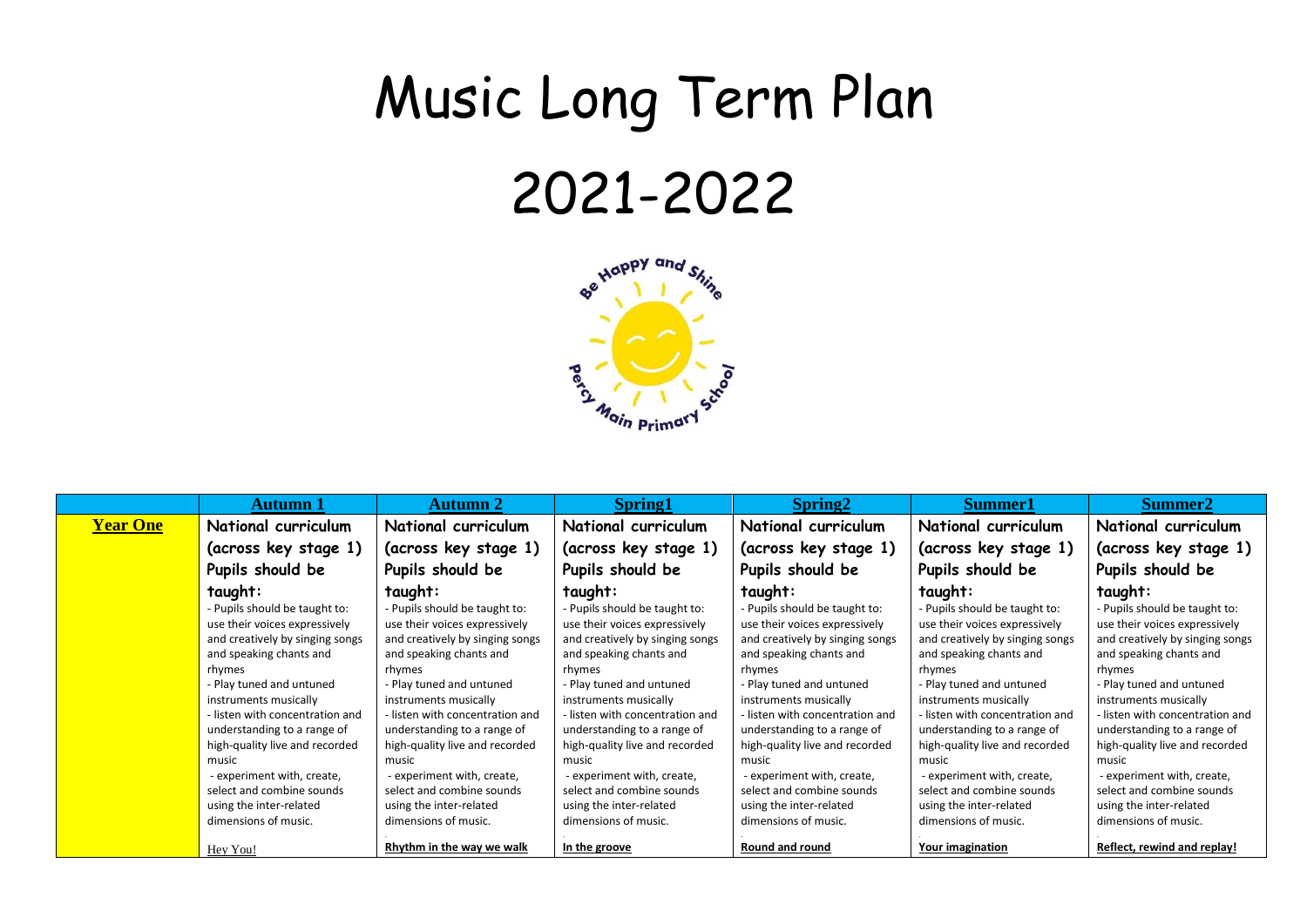|                   | Sing and chant together<br>$\bullet$<br>in time, keeping a<br>steady pulse when<br>playing instruments<br>Sing songs with some<br>$\bullet$<br>control of tuning and<br>clarity of words;<br>conveying different<br>moods (happy, sad,<br>angry)<br>Explore the different<br>$\bullet$<br>sounds that can be<br>produced from a range<br>of instruments<br>Play instruments using<br>٠<br>the correct technique<br>and with control          | • Learn about voices, singing<br>notes of different pitches (high<br>and low).<br>• Learn that they can make<br>different types of sounds with<br>their voices - you can rap or<br>say words in rhythm.<br>• Learn to start and stop<br>singing when following a<br>leader.                                                                                                                                                           | . Clap and Improvise Listen and<br>clap back, then listen and clap<br>your own answer (rhythms of<br>words).<br>·Using voices and instruments,<br>listen and sing back, then listen<br>and play your own answer<br>using two notes, with C moving<br>to D.                                                                                                                                                                                       | · Using voices and instruments,<br>listen and sing back, then listen<br>and play your own answer<br>using two notes, with D moving<br>to E.<br>•Take it in turns to improvise<br>using D or D and E                                                                                                                                                                                                                               | •Listen and clap back, then<br>listen and clap your own<br>answer (rhythms of words).<br>. Using voices and instruments,<br>listen and sing back, then listen<br>and play your own answer<br>using two notes, with D moving<br>to E.<br>•Take it in turns to improvise<br>using D or D and E                                                                                                                                                     |                                                                                                                                                                                                                                                                                                                                                                                                                                                            |
|-------------------|----------------------------------------------------------------------------------------------------------------------------------------------------------------------------------------------------------------------------------------------------------------------------------------------------------------------------------------------------------------------------------------------------------------------------------------------|---------------------------------------------------------------------------------------------------------------------------------------------------------------------------------------------------------------------------------------------------------------------------------------------------------------------------------------------------------------------------------------------------------------------------------------|--------------------------------------------------------------------------------------------------------------------------------------------------------------------------------------------------------------------------------------------------------------------------------------------------------------------------------------------------------------------------------------------------------------------------------------------------|-----------------------------------------------------------------------------------------------------------------------------------------------------------------------------------------------------------------------------------------------------------------------------------------------------------------------------------------------------------------------------------------------------------------------------------|--------------------------------------------------------------------------------------------------------------------------------------------------------------------------------------------------------------------------------------------------------------------------------------------------------------------------------------------------------------------------------------------------------------------------------------------------|------------------------------------------------------------------------------------------------------------------------------------------------------------------------------------------------------------------------------------------------------------------------------------------------------------------------------------------------------------------------------------------------------------------------------------------------------------|
| <b>Year Two</b>   | National curriculum                                                                                                                                                                                                                                                                                                                                                                                                                          | National curriculum                                                                                                                                                                                                                                                                                                                                                                                                                   | National curriculum                                                                                                                                                                                                                                                                                                                                                                                                                              | National curriculum                                                                                                                                                                                                                                                                                                                                                                                                               | National curriculum                                                                                                                                                                                                                                                                                                                                                                                                                              | National curriculum                                                                                                                                                                                                                                                                                                                                                                                                                                        |
|                   | (across key stage 1)<br>Pupils should be                                                                                                                                                                                                                                                                                                                                                                                                     | (across key stage 1)<br>Pupils should be                                                                                                                                                                                                                                                                                                                                                                                              | (across key stage 1)<br>Pupils should be                                                                                                                                                                                                                                                                                                                                                                                                         | (across key stage 1)<br>Pupils should be                                                                                                                                                                                                                                                                                                                                                                                          | (across key stage 1)<br>Pupils should be                                                                                                                                                                                                                                                                                                                                                                                                         | (across key stage 1)<br>Pupils should be                                                                                                                                                                                                                                                                                                                                                                                                                   |
|                   | taught:                                                                                                                                                                                                                                                                                                                                                                                                                                      | taught:                                                                                                                                                                                                                                                                                                                                                                                                                               | taught:                                                                                                                                                                                                                                                                                                                                                                                                                                          | taught:                                                                                                                                                                                                                                                                                                                                                                                                                           | taught:                                                                                                                                                                                                                                                                                                                                                                                                                                          | taught:                                                                                                                                                                                                                                                                                                                                                                                                                                                    |
|                   | - Pupils should be taught to:<br>use their voices expressively<br>and creatively by singing songs<br>and speaking chants and<br>rhymes<br>- Play tuned and untuned<br>instruments musically<br>- listen with concentration and<br>understanding to a range of<br>high-quality live and recorded<br>music<br>- experiment with, create,<br>select and combine sounds<br>using the inter-related<br>dimensions of music.<br>Hands, feet, heart | - Pupils should be taught to:<br>use their voices expressively<br>and creatively by singing songs<br>and speaking chants and<br>rhymes<br>- Play tuned and untuned<br>instruments musically<br>- listen with concentration and<br>understanding to a range of<br>high-quality live and recorded<br>music<br>- experiment with, create,<br>select and combine sounds<br>using the inter-related<br>dimensions of music.<br>Ho, Ho, Ho! | - Pupils should be taught to:<br>use their voices expressively<br>and creatively by singing songs<br>and speaking chants and<br>rhymes<br>- Play tuned and untuned<br>instruments musically<br>- listen with concentration and<br>understanding to a range of<br>high-quality live and recorded<br>music<br>- experiment with, create,<br>select and combine sounds<br>using the inter-related<br>dimensions of music.<br>I wanna play in a band | - Pupils should be taught to:<br>use their voices expressively<br>and creatively by singing songs<br>and speaking chants and<br>rhymes<br>- Play tuned and untuned<br>instruments musically<br>- listen with concentration and<br>understanding to a range of<br>high-quality live and recorded<br>music<br>- experiment with, create,<br>select and combine sounds<br>using the inter-related<br>dimensions of music.<br>Zootime | - Pupils should be taught to:<br>use their voices expressively<br>and creatively by singing songs<br>and speaking chants and<br>rhymes<br>- Play tuned and untuned<br>instruments musically<br>- listen with concentration and<br>understanding to a range of<br>high-quality live and recorded<br>music<br>- experiment with, create,<br>select and combine sounds<br>using the inter-related<br>dimensions of music.<br><b>Friendship song</b> | Pupils should be taught to:<br>use their voices expressively<br>and creatively by singing songs<br>and speaking chants and<br>rhymes<br>- Play tuned and untuned<br>instruments musically<br>- listen with concentration and<br>understanding to a range of<br>high-quality live and recorded<br>music<br>- experiment with, create,<br>select and combine sounds<br>using the inter-related<br>dimensions of music.<br><b>Reflect, rewind and replay!</b> |
| <b>Year Three</b> | <b>National Curriculum across Key</b>                                                                                                                                                                                                                                                                                                                                                                                                        | <b>National Curriculum across Key</b>                                                                                                                                                                                                                                                                                                                                                                                                 | <b>National Curriculum across Key</b>                                                                                                                                                                                                                                                                                                                                                                                                            | <b>National Curriculum across Key</b>                                                                                                                                                                                                                                                                                                                                                                                             | <b>National Curriculum across Key</b>                                                                                                                                                                                                                                                                                                                                                                                                            | <b>National Curriculum across Key</b>                                                                                                                                                                                                                                                                                                                                                                                                                      |
|                   | stage 2<br>Pupils should be taught to sing<br>and play musically with<br>increasing confidence and<br>control. They should develop<br>an understanding of musical                                                                                                                                                                                                                                                                            | stage 2<br>Pupils should be taught to sing<br>and play musically with<br>increasing confidence and<br>control. They should develop<br>an understanding of musical                                                                                                                                                                                                                                                                     | stage 2<br>Pupils should be taught to sing<br>and play musically with<br>increasing confidence and<br>control. They should develop<br>an understanding of musical                                                                                                                                                                                                                                                                                | stage 2<br>Pupils should be taught to sing<br>and play musically with<br>increasing confidence and<br>control. They should develop<br>an understanding of musical                                                                                                                                                                                                                                                                 | stage 2<br>Pupils should be taught to sing<br>and play musically with<br>increasing confidence and<br>control. They should develop<br>an understanding of musical                                                                                                                                                                                                                                                                                | stage 2<br>Pupils should be taught to sing<br>and play musically with<br>increasing confidence and<br>control. They should develop<br>an understanding of musical                                                                                                                                                                                                                                                                                          |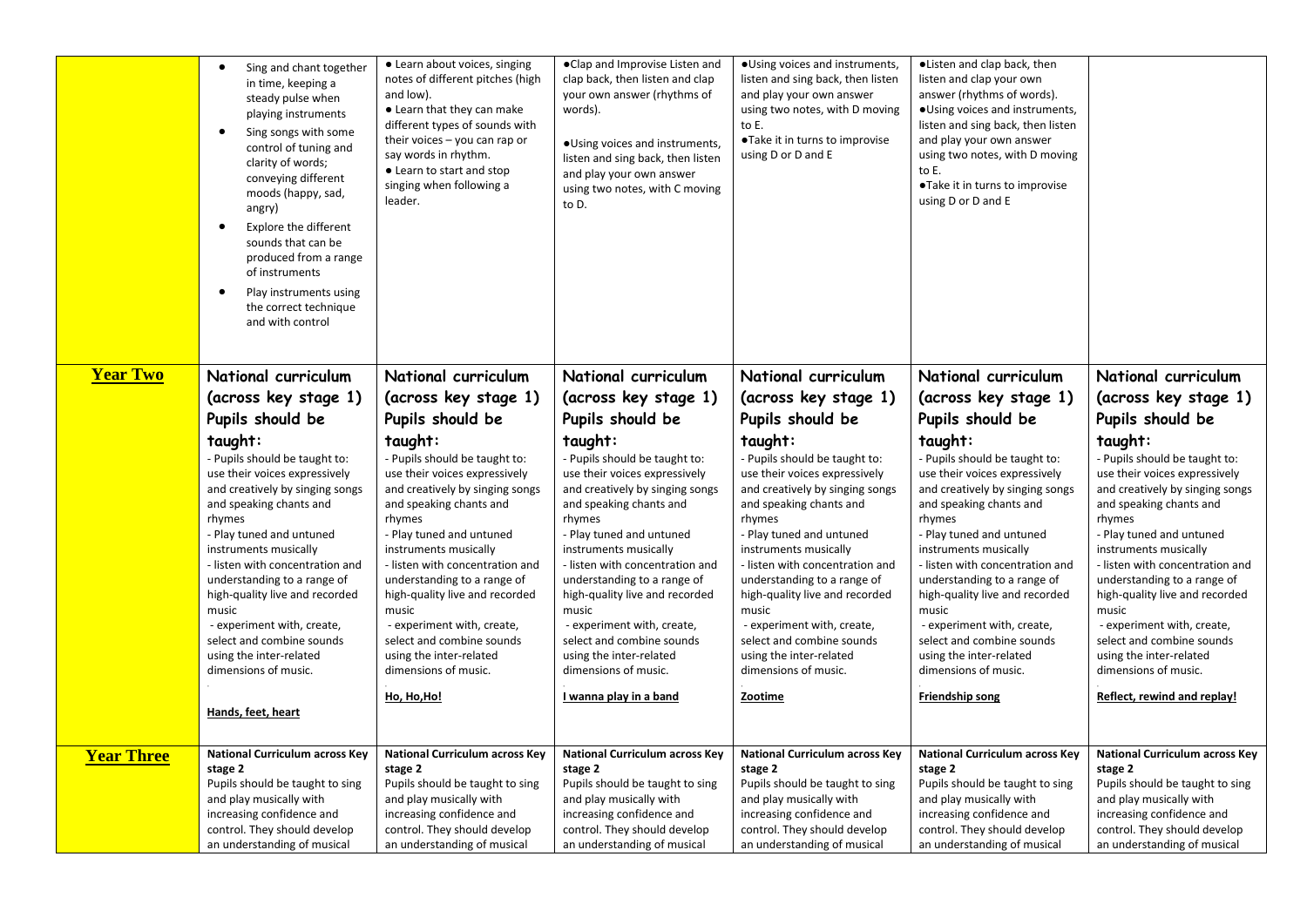|                  | composition, organising and           | composition, organising and           | composition, organising and           | composition, organising and           | composition, organising and           | composition, organising and           |
|------------------|---------------------------------------|---------------------------------------|---------------------------------------|---------------------------------------|---------------------------------------|---------------------------------------|
|                  | manipulating ideas within             | manipulating ideas within             | manipulating ideas within             | manipulating ideas within             | manipulating ideas within             | manipulating ideas within             |
|                  | musical structures and                | musical structures and                | musical structures and                | musical structures and                | musical structures and                | musical structures and                |
|                  | reproducing sounds from aural         | reproducing sounds from aural         | reproducing sounds from aural         | reproducing sounds from aural         | reproducing sounds from aural         | reproducing sounds from aural         |
|                  | memory.                               | memory.                               | memory.                               | memory.                               | memory.                               | memory.                               |
|                  | Let your spirit fly                   | Glockenspiel stage 1                  | Three little birds                    | The dragon song                       | <b>Bringing us together</b>           | Reflect, rewind and replay!           |
| <b>Year Four</b> | <b>National Curriculum across Key</b> | <b>National Curriculum across Key</b> | <b>National Curriculum across Key</b> | <b>National Curriculum across Key</b> | <b>National Curriculum across Key</b> | <b>National Curriculum across Key</b> |
|                  | stage 2                               | stage 2                               | stage 2                               | stage 2                               | stage 2                               | stage 2                               |
|                  | Pupils should be taught to sing       | Pupils should be taught to sing       | Pupils should be taught to sing       | Pupils should be taught to sing       | Pupils should be taught to sing       | Pupils should be taught to sing       |
|                  | and play musically with               | and play musically with               | and play musically with               | and play musically with               | and play musically with               | and play musically with               |
|                  | increasing confidence and             | increasing confidence and             | increasing confidence and             | increasing confidence and             | increasing confidence and             | increasing confidence and             |
|                  | control. They should develop          | control. They should develop          | control. They should develop          | control. They should develop          | control. They should develop          | control. They should develop          |
|                  | an understanding of musical           | an understanding of musical           | an understanding of musical           | an understanding of musical           | an understanding of musical           | an understanding of musical           |
|                  | composition, organising and           | composition, organising and           | composition, organising and           | composition, organising and           | composition, organising and           | composition, organising and           |
|                  | manipulating ideas within             | manipulating ideas within             | manipulating ideas within             | manipulating ideas within             | manipulating ideas within             | manipulating ideas within             |
|                  | musical structures and                | musical structures and                | musical structures and                | musical structures and                | musical structures and                | musical structures and                |
|                  | reproducing sounds from aural         | reproducing sounds from aural         | reproducing sounds from aural         | reproducing sounds from aural         | reproducing sounds from aural         | reproducing sounds from aural         |
|                  | memory.                               | memory.                               | memory.                               | memory.                               | memory.                               | memory.                               |
|                  | Mamma mia                             | Glockenspiel stage 2                  | Stop!                                 | Lean on me                            | <b>Blackbird</b>                      | Reflect, rewind and replay!           |
| <b>Year Five</b> | <b>National Curriculum across Key</b> | <b>National Curriculum across Key</b> | <b>National Curriculum across Key</b> | <b>National Curriculum across Key</b> | <b>National Curriculum across Key</b> | <b>National Curriculum across Key</b> |
|                  | stage 2                               | stage 2                               | stage 2                               | stage 2                               | stage 2                               | stage 2                               |
|                  | Pupils should be taught to sing       | Pupils should be taught to sing       | Pupils should be taught to sing       | Pupils should be taught to sing       | Pupils should be taught to sing       | Pupils should be taught to sing       |
|                  | and play musically with               | and play musically with               | and play musically with               | and play musically with               | and play musically with               | and play musically with               |
|                  | increasing confidence and             | increasing confidence and             | increasing confidence and             | increasing confidence and             | increasing confidence and             | increasing confidence and             |
|                  | control. They should develop          | control. They should develop          | control. They should develop          | control. They should develop          | control. They should develop          | control. They should develop          |
|                  | an understanding of musical           | an understanding of musical           | an understanding of musical           | an understanding of musical           | an understanding of musical           | an understanding of musical           |
|                  | composition, organising and           | composition, organising and           | composition, organising and           | composition, organising and           | composition, organising and           | composition, organising and           |
|                  | manipulating ideas within             | manipulating ideas within             | manipulating ideas within             | manipulating ideas within             | manipulating ideas within             | manipulating ideas within             |
|                  | musical structures and                | musical structures and                | musical structures and                | musical structures and                | musical structures and                | musical structures and                |
|                  | reproducing sounds from aural         | reproducing sounds from aural         | reproducing sounds from aural         | reproducing sounds from aural         | reproducing sounds from aural         | reproducing sounds from aural         |
|                  | memory.                               | memory.                               | memory.                               | memory.                               | memory.                               | memory.                               |
|                  | Livin on a prayer                     | Classroom jazz 1                      | Make you feel my love                 | The fresh prince of bel-air           | Dancing in the street                 | Reflect, rewind and replay!           |
| <b>Year Six</b>  | <b>National Curriculum across Key</b> | <b>National Curriculum across Key</b> | <b>National Curriculum across Key</b> | <b>National Curriculum across Key</b> | <b>National Curriculum across Key</b> | <b>National Curriculum across Key</b> |
|                  | stage 2                               | stage 2                               | stage 2                               | stage 2                               | stage 2                               | stage 2                               |
|                  | Pupils should be taught to sing       | Pupils should be taught to sing       | Pupils should be taught to sing       | Pupils should be taught to sing       | Pupils should be taught to sing       | Pupils should be taught to sing       |
|                  | and play musically with               | and play musically with               | and play musically with               | and play musically with               | and play musically with               | and play musically with               |
|                  | increasing confidence and             | increasing confidence and             | increasing confidence and             | increasing confidence and             | increasing confidence and             | increasing confidence and             |
|                  | control. They should develop          | control. They should develop          | control. They should develop          | control. They should develop          | control. They should develop          | control. They should develop          |
|                  | an understanding of musical           | an understanding of musical           | an understanding of musical           | an understanding of musical           | an understanding of musical           | an understanding of musical           |
|                  | composition, organising and           | composition, organising and           | composition, organising and           | composition, organising and           | composition, organising and           | composition, organising and           |
|                  | manipulating ideas within             | manipulating ideas within             | manipulating ideas within             | manipulating ideas within             | manipulating ideas within             | manipulating ideas within             |
|                  | musical structures and                | musical structures and                | musical structures and                | musical structures and                | musical structures and                | musical structures and                |
|                  | reproducing sounds from aural         | reproducing sounds from aural         | reproducing sounds from aural         | reproducing sounds from aural         | reproducing sounds from aural         | reproducing sounds from aural         |
|                  | memory.                               | memory.                               | memory.                               | memory.                               | memory.                               | memory.                               |
|                  | <b>Happy</b>                          | Classroom jazz 2                      | A new year carol                      | You've got a friend                   | Music and me                          | Reflect, rewind and replay!           |